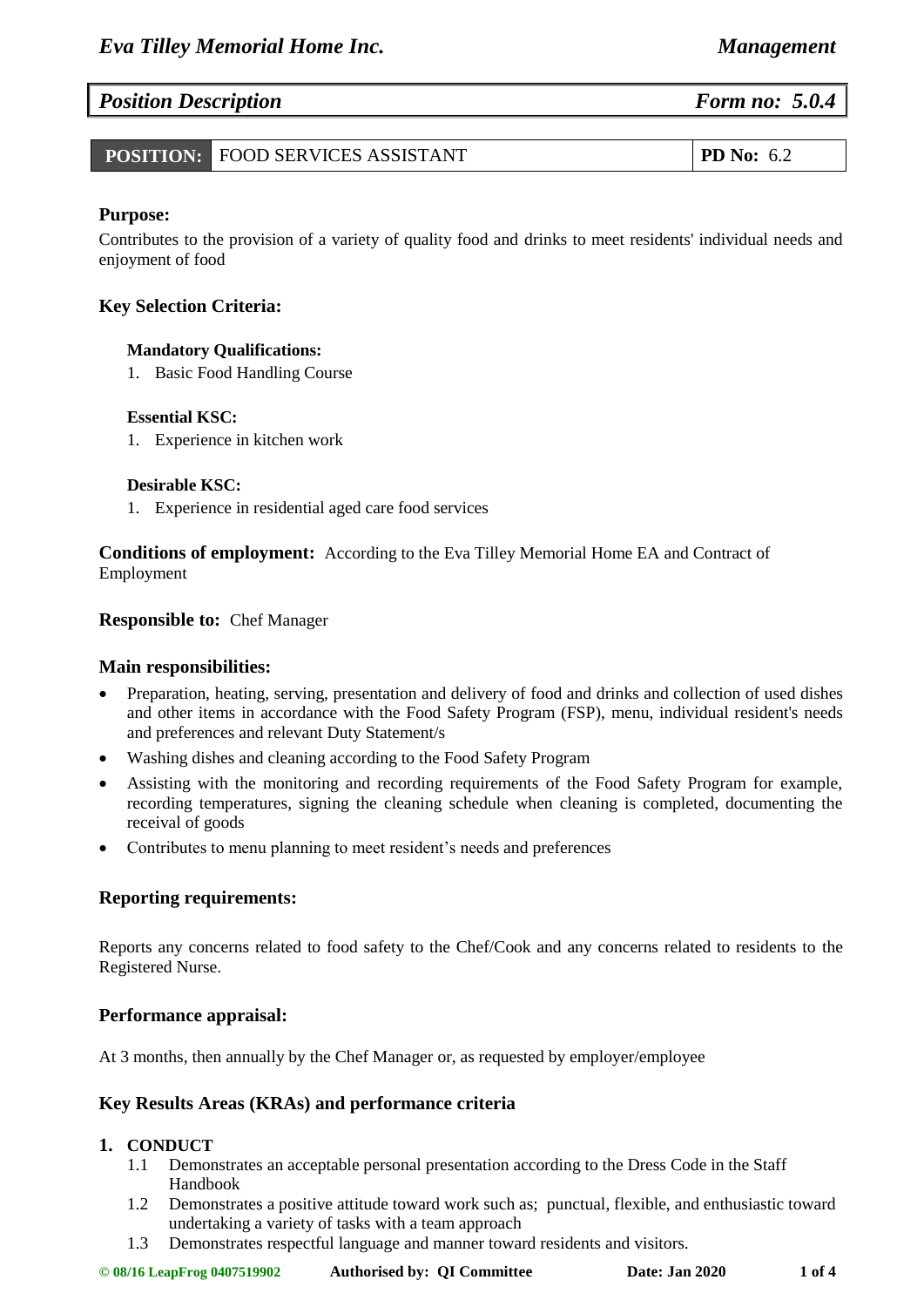# *Position Description Form no: 5.0.4*

## **POSITION:** FOOD SERVICES ASSISTANT **PD No:** 6.2

- 1.4 Information related to a resident or staff member is at NO TIME communicated verbally, written or using social media with anyone other than the relevant staff member/s providing care/service.
- 1.5 Demonstrates expected standards of behaviour (below) toward work colleagues for all activities connected with work including, outside normal working hours, conferences, social functions, texting, email & using social media:
	- 1. Be **polite** to each other
	- 2. Treat each other with **dignity** and **respect**
	- 3. Treat each other **honestly** and **fairly**
	- 4. Have **tolerance** for difference
- 5. Work **together**
- 6. **Listen** and **respond** appropriately to others' point of view
- 7. Work **professionally** and **safely**

#### **2. HEALTH & SAFETY**

- 2.1 Participates in the risk management program and contributes to a safe work environment for self, other staff, and volunteers; and living environment for residents and visitors.
- 2.2 Reports immediately, any equipment or situation which has the potential to cause harm.
- 2.3 Participates in problem solving processes to resolve health and safety issues.

#### **3. QUALITY IMPROVEMENT**

- 3.1 Provides competent care/service in accordance with the organisation's documented policies and procedures, and legislative requirements relevant to role.
- 3.2 Participates in problem solving processes relevant to role
- 3.3 Completes an Improvement Form when there is an identified need to improve.
- 3.4 Actively participates in quality improvement activities such as: follow up of Improvement Forms, meetings, working parties, ongoing education, review of procedures, evaluation of new products and equipment and trend analysis.

#### **4. KNOWLEDGE & SKILLS**

- 4.1 Maintains own knowledge and skills through completing related skills and knowledge competency assessments, participation in in-service, tool-box training, and continuing education, including; mandatory training, reading notice boards regularly, newsletters and memos as distributed.
- 4.2 Membership of relevant professional group/s, association/s and or network group (recommendation only).
- 4.3 Annual training objectives completed following appraisal to ensure skills and knowledge to fulfil role.

#### **5. MEETING RESIDENT REQUIREMENTS**

- 5.1 It is evident that food and drinks are prepared and well-presented according to individual resident's needs and preferences, the menu and Duty Statements
- 5.2 It is evident that texture modified food and drinks are prepared according to the correct consistency
- 5.3 Participation in menu planning is evident

#### **6. FOOD SAFETY PROGRAM**

- 6.1 Completes kitchen duties according to the Food Safety Program and Duty Statements
- 6.2 Accurate recording of Food Safety Program requirements is evident for example, recording temperatures, signing the cleaning schedule when cleaning is completed, documenting the receival of goods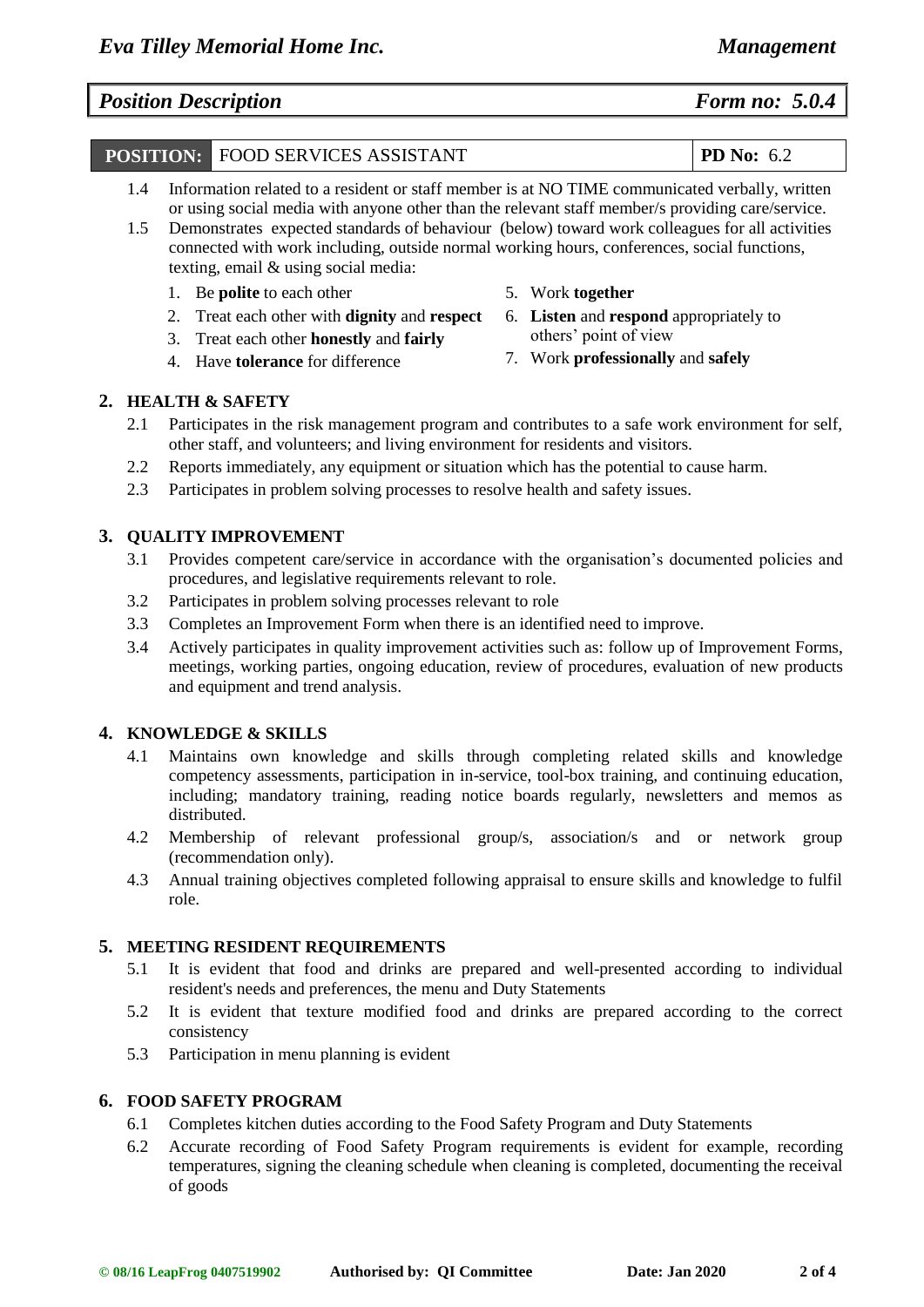# *Position Description Form no: 5.0.4*

| <b>POSITION:</b>                              |              |                |                      | <b>FOOD SERVICES ASSISTANT</b>                                                                                                                                                                                                     | PD No: 6.2                                     |  |  |  |  |  |
|-----------------------------------------------|--------------|----------------|----------------------|------------------------------------------------------------------------------------------------------------------------------------------------------------------------------------------------------------------------------------|------------------------------------------------|--|--|--|--|--|
| <b>Physical Demand</b>                        |              |                |                      | $R =$ Resident Care<br>$A =$ Administrative<br><b>Type of Work:</b><br><b>Continuous (C)</b> = 75% to 100% of the shift<br><b>Frequency:</b>                                                                                       | $S =$ Services                                 |  |  |  |  |  |
| <b>Analysis</b>                               |              |                |                      | <b>Frequent (F)</b> = 25% to 75% of the shift                                                                                                                                                                                      | <b>Infrequent (I)</b> = 0% to 25% of the shift |  |  |  |  |  |
| <b>Physical</b>                               |              | type of work   | <b>Frequency for</b> |                                                                                                                                                                                                                                    |                                                |  |  |  |  |  |
| demand                                        | $\mathbf{A}$ | $\mathbf R$    | S                    | <b>Description</b>                                                                                                                                                                                                                 |                                                |  |  |  |  |  |
| <b>Standing</b><br>and<br><b>Walking</b>      | $\mathbf{F}$ | $\overline{C}$ | $\mathbf C$          | Standing and walking are major requirements for carrying out tasks and are<br>required for movement around the facility. The ability to fully use both legs<br>on variable surfaces is required.                                   |                                                |  |  |  |  |  |
| <b>Sitting</b>                                | $\mathbf C$  | I              | $\mathbf I$          | Sitting is required when carrying out documentation or administrative/lifestyle<br>activity tasks.                                                                                                                                 |                                                |  |  |  |  |  |
| <b>Climbing</b>                               | $\mathbf I$  | I              | $\mathbf I$          | Climbing is required to go up and down stairs and steps. Requires body agility<br>and the ability to use both legs and feet and hands/arms to use hand rails.<br>A<br>lift is available to move from one floor to another.         |                                                |  |  |  |  |  |
| <b>Balancing</b>                              | $\mathbf C$  | $\mathbf C$    | $\mathbf C$          | Balancing is required to maintain body equilibrium to prevent falling when<br>walking, standing, crouching and/or lifting whilst carrying out task<br>requirements.                                                                |                                                |  |  |  |  |  |
| <b>Lifting and</b><br>carrying                | I            | F              | $\mathbf F$          | Lifting and carrying is required in the movement of objects around the facility<br>including movement from lower to higher and/or horizontally and/or place to<br>place. The ability to fully use both arms and hands is required. |                                                |  |  |  |  |  |
| <b>Pushing</b><br>and Pulling                 | $\mathbf I$  | $\mathbf{F}$   | $\mathbf{F}$         | Pushing and pulling objects around the facility including but not limited to<br>trolleys, wheeled chairs and manual handling equipment.                                                                                            |                                                |  |  |  |  |  |
| Bending &<br>Crouching                        | I            | F              | ${\bf F}$            | Bending at waist level whilst carrying out task is required. Ability to crouch to<br>floor level when required.                                                                                                                    |                                                |  |  |  |  |  |
| <b>Kneeling</b>                               | $\mathbf I$  | $\mathbf I$    | $\mathbf I$          | Kneeling can be required whilst carrying out task.                                                                                                                                                                                 |                                                |  |  |  |  |  |
| Reaching &<br>stretching                      | $\mathbf{F}$ | F              | $\mathbf{F}$         | Reaching and stretching is required in carrying out tasks, and in the movement<br>of objects in the facility.                                                                                                                      |                                                |  |  |  |  |  |
| <b>Twisting</b>                               | $\bf{I}$     | F              | $\mathbf{F}$         | Twisting may be required in carrying out tasks. The ability to reach in all<br>directions, and to twist at the waist is required.                                                                                                  |                                                |  |  |  |  |  |
| Grasping/<br><b>Finger</b><br><b>Movement</b> | $\mathbf{F}$ | F              | $\mathbf{F}$         | Grasping and fine finger movement is required to hold objects. The ability to<br>do repetitive motions with hands, wrists and fingers is required.                                                                                 |                                                |  |  |  |  |  |
| <b>Handling</b><br>and Feeling                | $\mathbf C$  | $\mathbf C$    | $\mathbf C$          | Finger dexterity and hand-eye coordination, along with full hand and wrist<br>movement is required. The ability to distinguish the features of objects by<br>touch, particularly with the fingertips is required.                  |                                                |  |  |  |  |  |
| Talking &<br>Communic<br>ating                | $\mathbf C$  | $\mathbf C$    | $\mathbf C$          | Talking and communicating is required to carry out tasks. An excellent<br>understanding of the English language and the ability to communicate<br>effectively is required.                                                         |                                                |  |  |  |  |  |
| <b>Hearing</b>                                | $\mathbf C$  | $\mathbf C$    | $\mathbf C$          | Hearing and the ability to interpret what is being heard is required to carry out<br>tasks. Ability to maintain hearing acuity, with correction, if required.                                                                      |                                                |  |  |  |  |  |
| <b>Vision</b>                                 | $\mathbf C$  | $\mathbf C$    | $\mathbf C$          | Vision and ability to recognise objects to determine depth perception, to<br>discriminate between colours and read documents is required to carry out<br>tasks. Ability to maintain 20/40 vision using correction, if required.    |                                                |  |  |  |  |  |
| <b>Smelling</b>                               | $\bf{I}$     | $\mathbf{F}$   | $\mathbf C$          | Ability to distinguish odours and identify hazards is required when carrying<br>out tasks.                                                                                                                                         |                                                |  |  |  |  |  |
| <b>Repetitive</b><br><b>Motions</b>           | $\mathbf{F}$ | I              | I                    | Repetitive motions of the wrists, hands or fingers are required when carrying<br>out tasks.                                                                                                                                        |                                                |  |  |  |  |  |